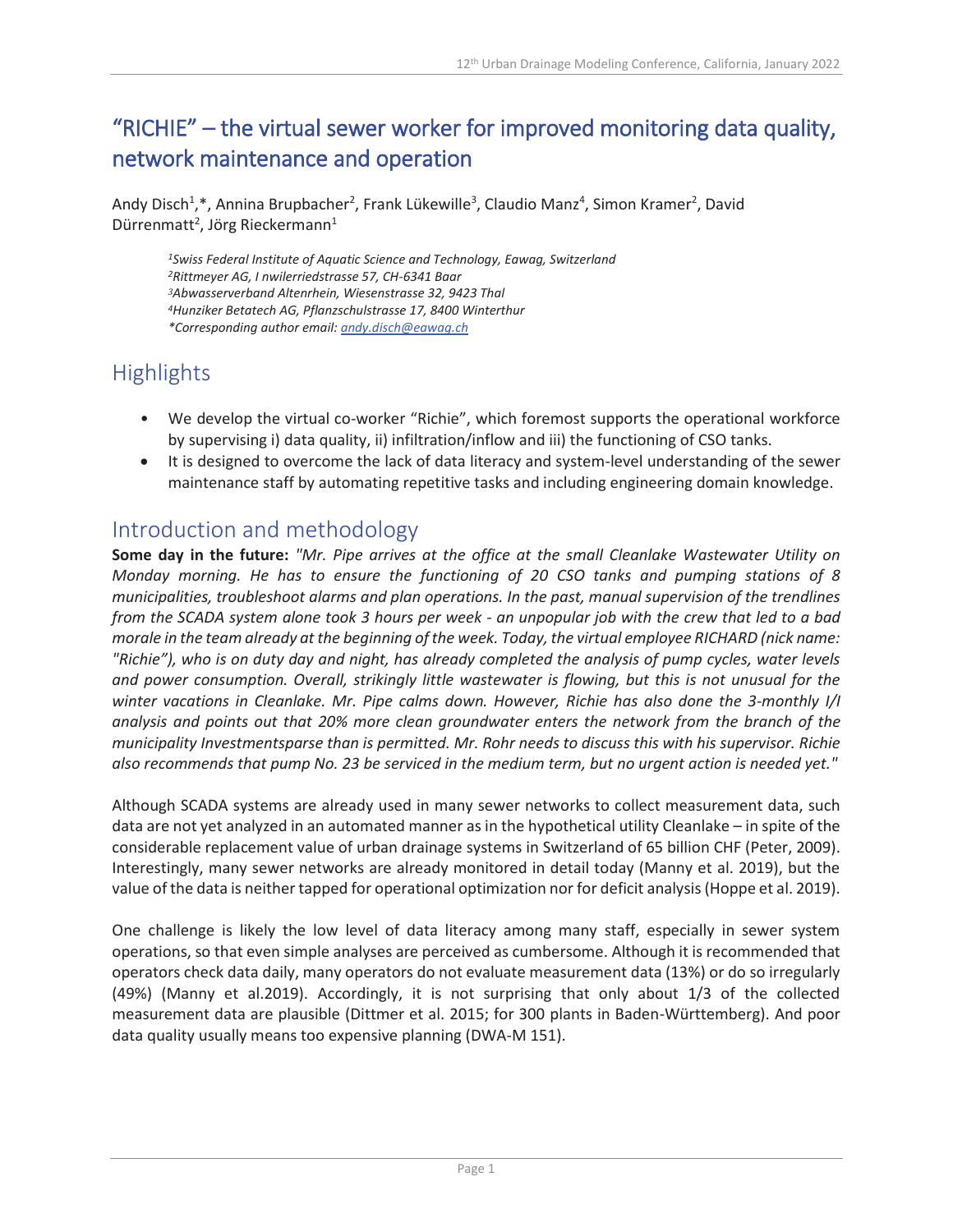

Figure 1: (left) The modular control engine of "Richie" is designed to enable operators to implement flexible signal processing chains using predefined building blocks. The building blocks can provide different evaluation methods depending on the availability and quality of the measurement data. (right) An adapted user interface, e.g. via Messenger, would be advantageous in order to provide optimum support for employees during operation.

For this reason, a virtual employee for sewer network operation is being developed in the RICHARD (RICH Analytical Rule-engine for operational and strategic Decision support) project that can automate recurring data analyses, present key figures clearly, and support employees with important auxiliary information (Fig. 1, right). The 2-year project started in summer 2020. In this article, we would like to discuss the concept and present interim results from a market analysis.

The core technology of "Richie" is a modular rule engine. This enables operators to build flexible signal processing chains based on predefined building blocks. The building blocks can provide different evaluation methods (Fig. 1). The initial goal is to implement three different classes of analysis methods, which have been identified from a market analyses in Switzerland. On the one hand, these consider the customer requirements in terms of speed of assessment and desired configuration effort (Fig. 1, left). On the other hand, they take into account the available information, such as number of signals, data volume, speed and variety. Typically, "basic" type methods use simple, specific thresholds or statistical methods for individual signals. "Medium" methods, on the other hand, process signals from multiple sensors and incorporate external information, such as weather and rainfall data (Garbani et al. ,2019). "Sophisticated" methods are used to monitor the overall system and use data-driven or mechanistic models.

### Results and discussion

To assess the potential and tasks of Richie, we conducted a qualitative survey of 18 sewer network operators and 7 cantonal offices responsible for urban drainage in Switzerland. Both smaller and larger operators participated.

Operators would like to see solutions for operational data evaluation, better water protection in rainy weather and analyses of Infiltration and Inflow. Regulatory authorities also see great potential. The topics discussed were divided into problems of the operators, as well as the potential for virtual assistants and possible tasks for Richie and presented in word clouds (Fig. 2). The larger an expression is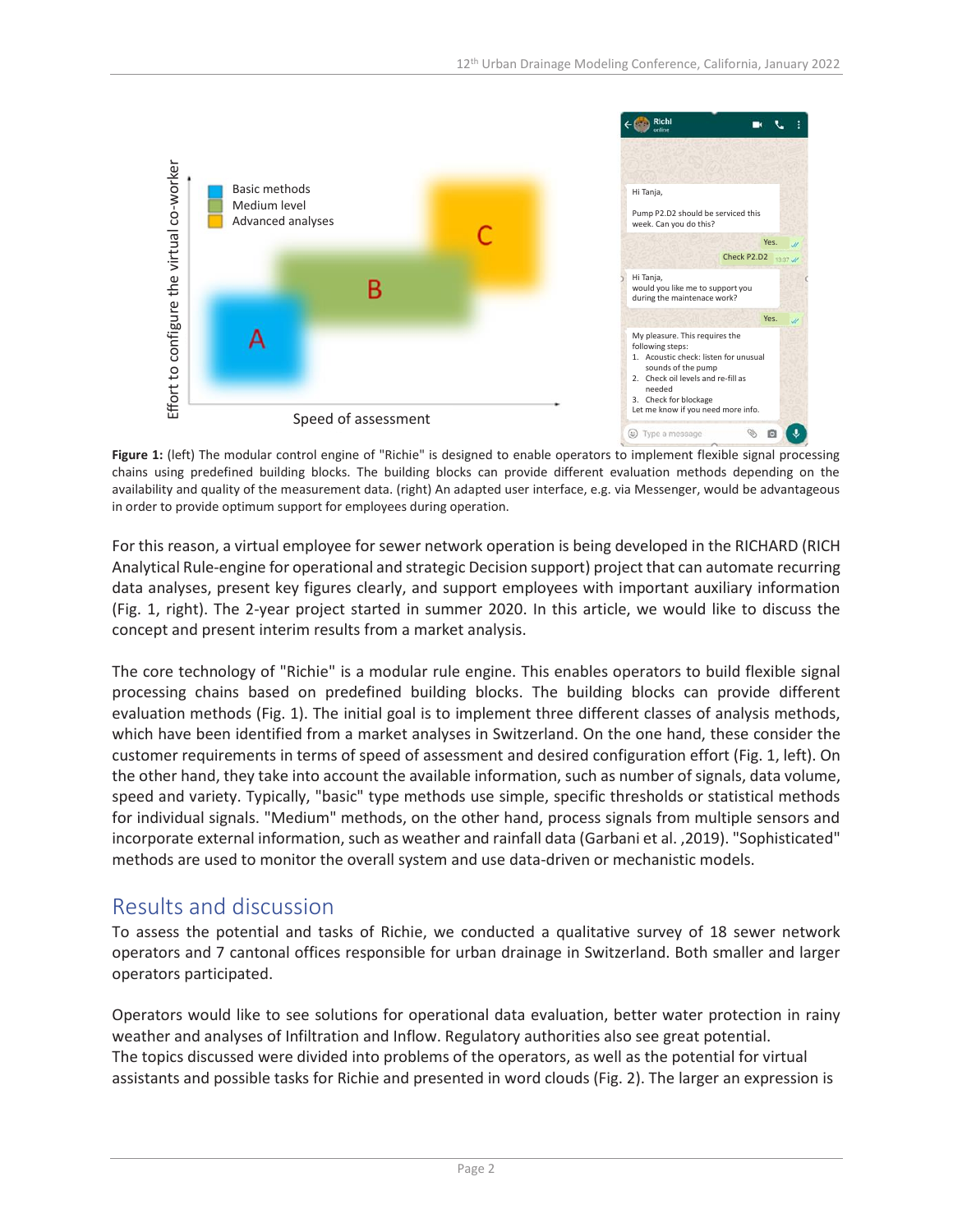

**Figure 2.** Results of the survey, shown as word clouds. (left) Problems are shown on the left, potential in the middle. Frequently mentioned expressions are larger than rare ones. Opposing statements are distinguished by the colors orange and blue. (right) Assessment of the potential, how motivated the respondents would be to use Richie and whether he would cover the right task area (0- not at all, 10- fully).

represented, the more often it was mentioned. Opposing statements are distinguished by the colors orange and blue.

It was found that the most common problem for operators in Switzerland was that they do not know how reliable their measurement data are. This seems to be independent of the purpose for which the data is being used. Another problem which was mentioned frequently is infiltration and inflow. A distinction was made between the difficulties with temporary discharges and infiltration of rainwater or surface water affecting operations. As the age of the infrastructure increases, so does the effort and problems in maintenance. Periodic evaluations and reporting would also particularly facilitate exchanges with the cantonal regulatory. This should lead to a better understanding of the state of the system, for example through the systematic evaluation of duration and frequencies of CSO spills or alarms for pumping stations, etc.

Based on the results of the survey, the possible scope of Richie's tasks was specified. The main modules will support: i) sewer network operation, e.g. identify and classify anomalies and faults based on monitoring data, support maintenance of pumping stations, provide a standardized screening assessment of an event, ii) infiltration, e.g. by evaluating temporary measurements, help in determining the cost splits, support in identifying sources of I/I, iii) water pollution control: make the performance of CSO tanks transparent based on different metrics.

### Conclusions and future work

We conclude that the data literacy gap is serious and will even be more difficult to overcome, when skilled workforce is missing due to over aging. Automating repetitive task does not only support highlevel operator employees, but helps everyone who cannot program and does not intend to spend working time in front of a computer. This requires moving RICHIE away from a classical computer interface towards a mobile application. We will validate the acceptance and performance in a broadbased test including many operators.